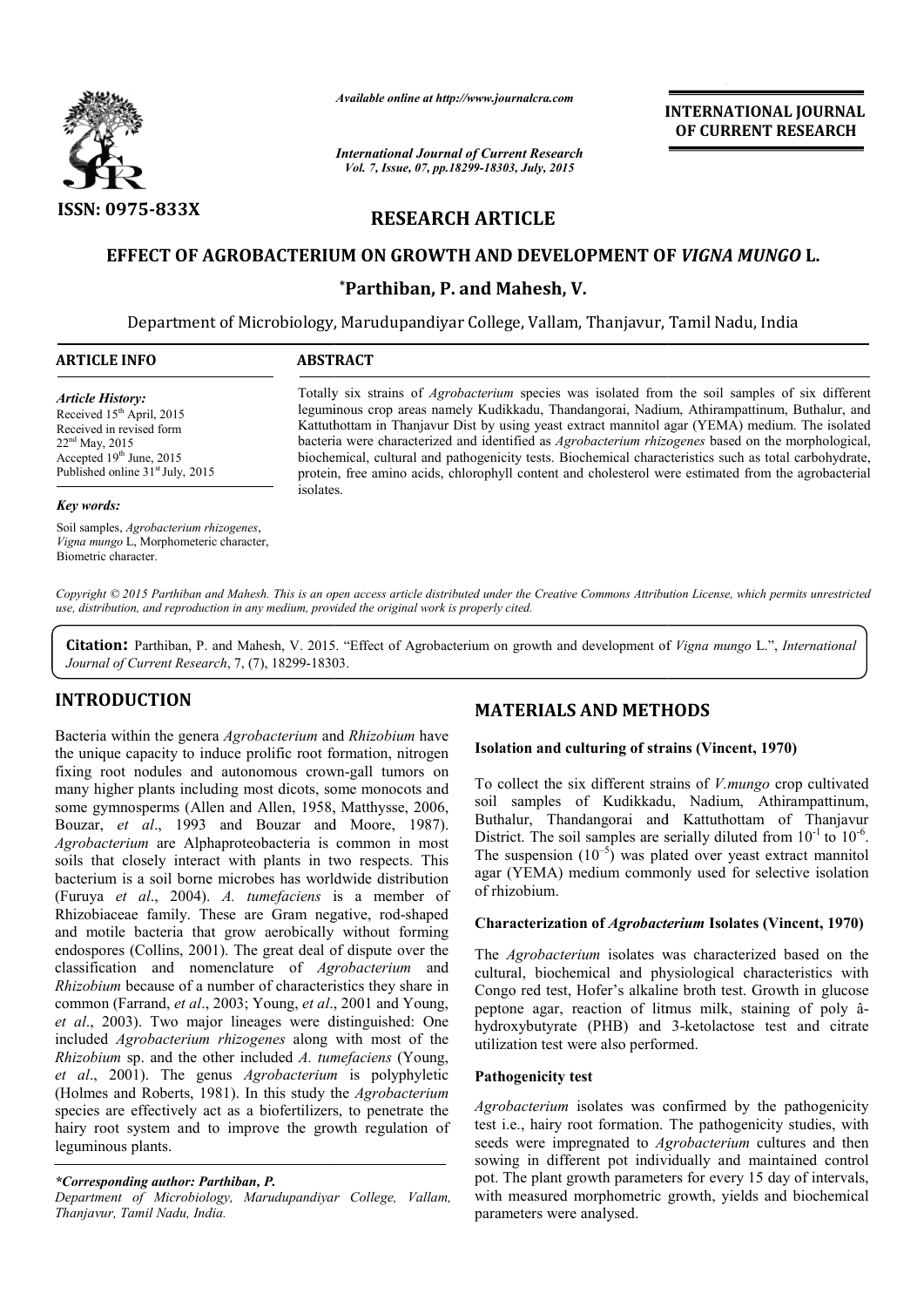The morphometric analysis with initials of  $15<sup>th</sup>$  day and  $30<sup>th</sup>$ day and finally weighted yield parameters also measured. Estimation of biochemical was carried out by the standard methods of proteins (Lowry *et al*., 1957), carbohydrate (Dubios *et al*., (1956), Chlorophyll (Arnom, 1949) cholesterol (Sperry and Brand, 1943) and amino acids (Jayaraman, 1981).

### RESULTS AND DISCUSSION

The soil samples were collected from six different localities namely Kudikkadu, Nadium, Athirampattinum, Buthalur, Thandangorai and Kattuthottam of Thanjavur District. Six different strains of *Agrobacterium* species were isolated and separated from colony morphology in Table 1. All these tests already has been conducted and reported by Klecz-Kowska, *et al*. (1968), Murugesan, *et al.* (2011) and Kumar *et al*. (2013).

The strain were confirmed with the help of Bergey's Manual of Determinative of Bacteriology in 9<sup>th</sup> edition. *Agrobacterium* from *Rhizobium* by 3-ketolactose test, whereas the *Agrobacterium* produced yellow ring of precipitate of CuO around the colonies of the bacterium, when plates were flooded with Benedict's reagent by Moore *et al*. (1988) and Gaur *et al*. (1973). The six *Agrobacterium* species, three species are entirely different from other species. So, the three species was taken and the perform pathogenicity test for the growth of *V.mumgo*. The plant growth was measured in regular interval of 15<sup>th</sup> day of treatment. The morphometric analysis such as shoot length, root length, plant height, shoot breadth, leaf length, leaf breadth, number of lateral roots, number of nodules and individual nodule weight and some primary metabolites, such as carbohydrate, protein, chlorophyll, amino acids and cholesterol content was measured and results were positive representation (Table 3 & 4 and Fig 1).

Table 1. Morphological characterization of *Agrobacterium rhizogenes* isolated from *V.mungo* soil samples

| S No | Area          | Colour | Appearance            | Size (mm) | No. of colonies |
|------|---------------|--------|-----------------------|-----------|-----------------|
|      | Kudikkadu     | Pink   | Circular, elevation   |           | 49              |
| າ    | Kattuthottam  | Pink   | Smooth, opaque        |           |                 |
|      | Thandangorai  | Pink   | Circular, transculent |           | 48              |
| 4    | Budalur       | Pink   | Convex, irregular     |           | 4 <sub>1</sub>  |
|      | Nadiyam       | Pink   | Circular, irregular   |           | 26              |
| h    | Adirampatinam | Pink   | Smooth, margin        |           | 26              |

| Name of the test        | Strain I | Strain II | Strain III     | Strain IV | Strain V | Strain VI |
|-------------------------|----------|-----------|----------------|-----------|----------|-----------|
| Gram staining           |          |           |                |           |          |           |
| Motility                |          |           |                |           |          |           |
| Indole                  |          |           |                |           |          |           |
| Methyl red              |          |           |                |           |          |           |
| Voges proskauer         |          |           |                |           |          |           |
| Citrate utilization     |          |           |                |           |          |           |
| Catalase                | $^{+}$   |           | $^+$           | $^{+}$    | $^{+}$   |           |
| CHO fermentation test   |          |           |                |           |          |           |
| Glucose                 | $^{+}$   |           |                | $^{+}$    | $^{+}$   |           |
| Lactose                 |          |           |                |           |          |           |
| Mannitol                |          |           |                |           |          |           |
| Congo red               |          |           |                |           |          |           |
| Hoffer's alkaline test  | $^{+}$   |           | $^+$           | $^{+}$    |          |           |
| ∞-ketolactose agar test |          |           |                | $^{+}$    |          |           |
| Glucose peptone agar    |          |           | $\overline{+}$ | $^{+}$    |          |           |
| Litmus milk             |          |           |                |           |          |           |

Table 2. Identification of *Agrobacterium* sp by various biochemical test

(+) positive, (-) negative

Table 3. Morphometeric analysis of *V.mungo* treated with *Agrobacterium rhizogenes* after15th day growth and development

| S.No           | Parameters          | Control | Ar 1 | Ar $2$ | Ar 3 |
|----------------|---------------------|---------|------|--------|------|
|                | Shoot length (cm)   | 13.4    | 16.2 | 15.3   | 14.5 |
| $\overline{c}$ | Root length (cm)    | 3.3     | 7.0  | 5.3    | 5.0  |
| 3              | Plant height (cm)   | 16.7    | 23.2 | 20.6   | 19.5 |
| 4              | Shoot breadth (mm)  | 1.2     | 1.0  | 1.3    | 2.0  |
| 5              | Lateral root (Nos)  | 5.0     | 9.0  | 10     | 6.0  |
| 6              | Leaf length (cm)    | 4.0     | 3.2  | 6.2    | 4.5  |
| 7              | Leaf width (cm)     | 1.2     | 2.2  | 3.7    | 2.1  |
| 8              | Leaf area $(cm2)$   | 2.4     | 3.52 | 11.47  | 4.73 |
| 9              | No. of leaf (Nos)   | 2.0     | 5.0  | 5.0    | 5.0  |
| 10             | No.of nodules (Nos) |         | 5.0  | 16.0   | 10.0 |

Ar*- Agrobacterium rhizogenes*

The confirmation of *Agrobacterium* was made by the specific tests viz, 3-ketolactase test, carbohydrate fermentation test, citrate utilization test, Hofer's alkaline test, glucose peptone agar test, and Benedict's test were conducted for all the strains (Table 2).

The morphometric effect compared to  $15<sup>th</sup>$  and  $30<sup>th</sup>$  day, the growth and development was highly generated. The treatment (T1) are highly response the plant growth promoting *Agrobacterium rhizogenes*.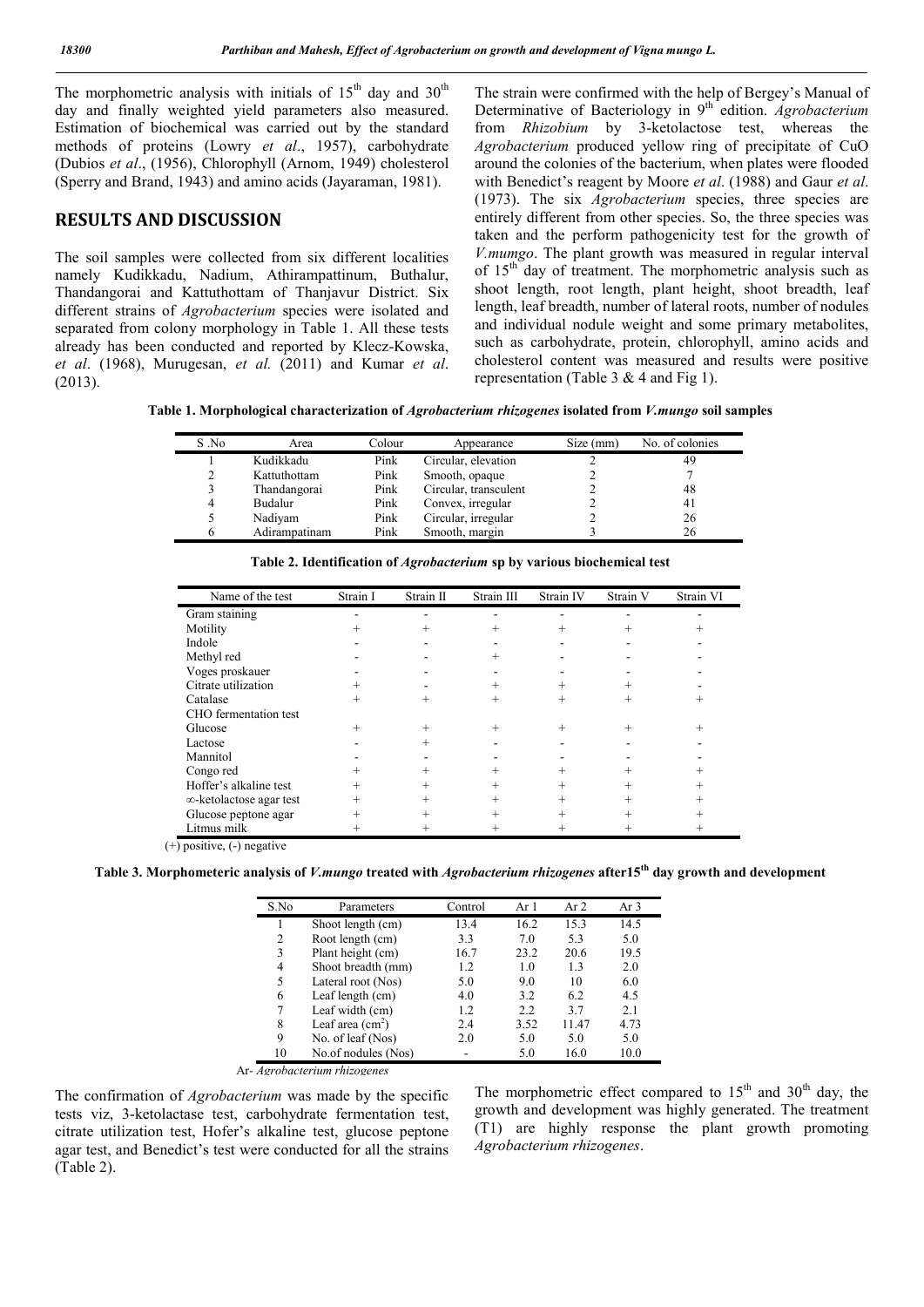### Table 4. Morphometeric analysis of *V.mungo* treated with *Agrobacterium rhizogene* after 30th day growth and development

| S.No | Parameters                  | Control | Ar $1$ | Ar $2$ | Ar 3 |
|------|-----------------------------|---------|--------|--------|------|
|      | Shoot length (cm)           | 16.2    | 24     | 14.0   | 24.0 |
| 2    | Root length (cm)            | 5.8     | 5.5    | 7.0    | 5.0  |
| 3    | Plant height (cm)           | 22.0    | 29.5   | 21.0   | 29.0 |
| 4    | Shoot breadth (mm)          | 2.0     | 2.0    | 3.0    | 2.0  |
| 5    | Lateral root (Nos)          | 7.0     | 14.0   | 15.0   | 10.0 |
| 6    | Leaf length (cm)            | 5.0     | 5.5    | 4.0    | 7.0  |
| 7    | Leaf width (cm)             | 2.0     | 3.0    | 2.2    | 4.0  |
| 8    | Leaf area $(cm2)$           | 5.0     | 8.25   | 4.4    | 14.0 |
| 9    | No. of leaf (Nos)           | 6.0     | 11.0   | 14.0   | 14.0 |
| 10   | No.of nodules (Nos)         |         | 10.0   | 6.0    | 19.0 |
|      | Ar-Agrobacterium rhizogenes |         |        |        |      |

Table 5. Effect of different strains of *Agrobacterium rhizogenes* to growth and yield parameters of *V.mungo*

| S.No | Treatment | No. of pods (nos) | Pod weight (mg) | No. of seed |
|------|-----------|-------------------|-----------------|-------------|
|      | Control   | 3.0               |                 |             |
|      | Ar I      | 4.0               |                 |             |
|      | Ar $2$    | 3.0               |                 |             |
|      | Ar 3      | 4 I               |                 |             |



Fig. 1. Estimation of primary metaolities of leaves of *Vigna mungo*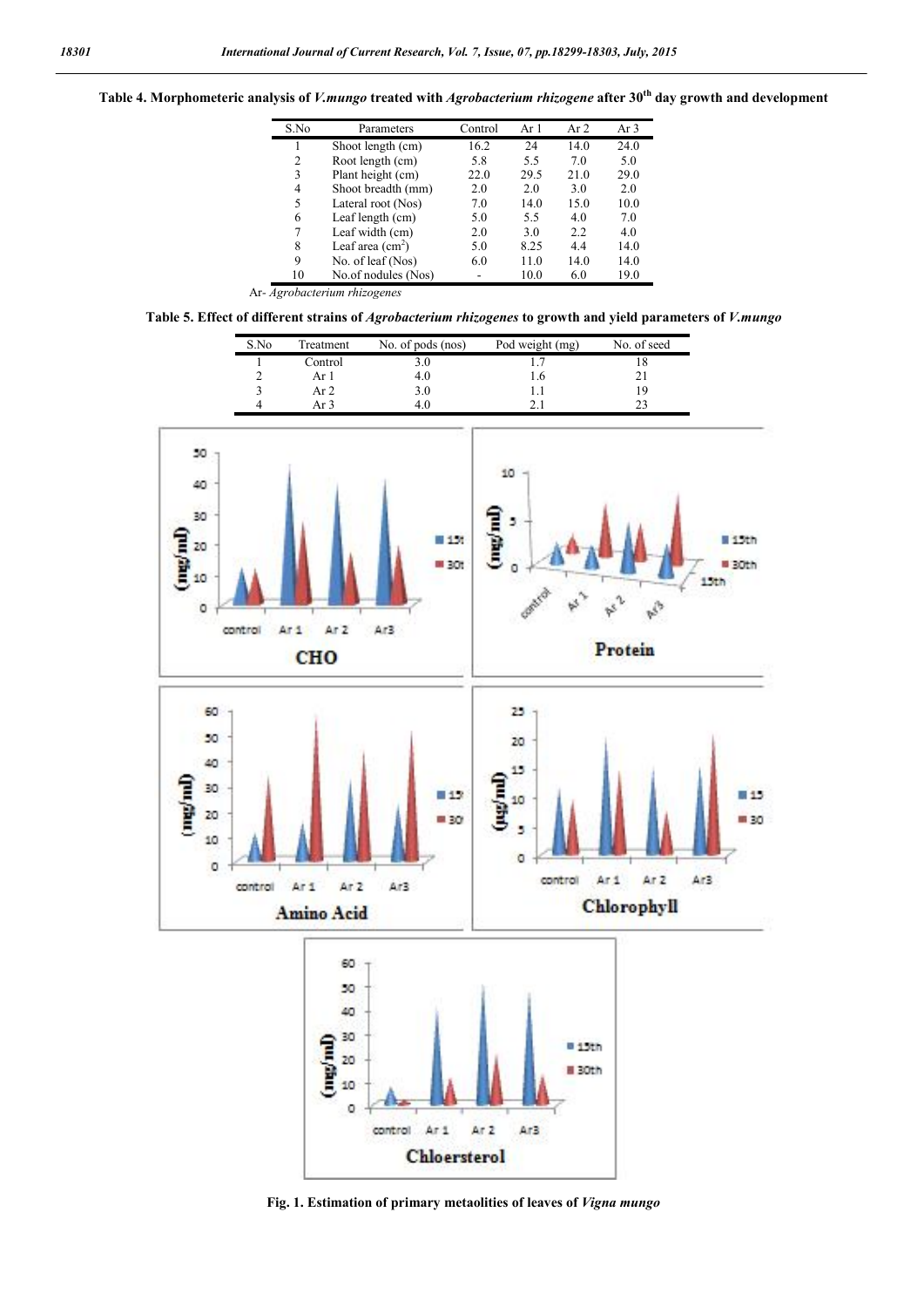*Agrobacterium rhizogenes* were mainly used for hairy root induction in *in vitro* condition. In this present study also yield parameters and growth of the plant were observed and tabulated in Table 5. T1 treatment were measured 2.1 mg pod weight and count in 23 seed, whereas others the pod weight ranges from 1.1 to 1.8 and number of seed ranges from 18 to 21, when as compared to control. The similar work was investigated and observed in *Vigna radiata* by Dubey, *et al.* (1992), reported increased grain yield, straw yield, increased nodule formation and Patel and Saxena (1994). In black gram. *A. rhizogenes* when *Rhizobium* present along with *Agrobacterium*, it could inhibit the formation of hairy roots in the host species, but *Agrobacterium* would induce the formation of nodules by Rhizobium. Similarly, hairy root production test has already been reported by several workers (Kersters, *et al*., 1973; Kersters and De Ley, 1984; Moore *et al*., 1988; Mougel, *et al*., 2001; Jarak, *et al.,* 1989; Logesh Kumar Jain and Pushpendra Singh 2000 and Rajesh Singh, *et al*., 2014). In our study concluded that, the *Agrobacterium rhizogenes* were effective for the growth and development including yield parameters of *Vigna mungo* plant and they may be promote the growth of plant. *Agrobacterium rhizogenes* aren't induce the crown gall disease in leguminous plant and they may be support the nitrogen fixation in root osystem.

#### Acknowledgements

The authors are thanks the Principals of Marudhupandiyar College, Vallam, Thanjavur, for their encouragement and the Indian Biotrack Research Institute, Thanjavur 613 005 for extending the facilities to carried out the research work.

# REFERENCES

- Allen, E.K and Allen, O.N 1958. Biological aspects of symbiotic nitrogen fixation. In: Rubland W (ed) Hand buch der Pflanzenphysiologie, Vol. B. Springer-Verlag, Berlin pp 48–118
- Bouzar, H. and Moore, L.W. 1987. Isolation of different *Agrobacterium biovar* from a natural oak savanna and tallgrass prairie. *Appl Environ Microbiol.,* 53:717–721
- Bouzar, H. Jones, J.B. and Hodge, N.C. 1993. Differential characterization of *Agrobacterium* species using carbon source utilization pattern and fatty acid profiles. *Phytopathology,* 83:733–739
- Collins, A. 2001. *Agrobacterium tumefaciens*. http://www.cals. ncsu.edu/course/pp728/*Agrobacterium*/Alyssa\_Collins\_ profile.htm.
- Dubey, Y.P., Paneer, R.P. and Singh, T.A. 1992. Effect of *Rhizobium* inoculation on nodulation, yield, nitrogen fixation and uptake in mungo *Vigna radiata*. *Intern. J.Trop. Agric*., 10(3): 192-198.
- Dubois, M., Gilles, R.A., Hamilton, F. K., Roberts, P. A. and Smith, F. 1956. Calorimetric methods for determination of sugar and related substance. *Anal. Chem*., 28: 350-356.
- Farrand, S.K., Berkum P. and Oger, P. 2003. *Agrobacterium* is a definable genus of the family Rhizobiaceae. *Int J Syst Evol Microbiol.,* 53:1681–1687.
- Furuya, N., Shimokusuzono, Y., Nakamura, K.N.M., Takeshita, N., Matsuyama, M. and Takanami, K.M.Y. 2004. Crown gall of tobacco caused by *Agrobacterium tumefaciens* biovar1 in tobacco fields. *J. Gen. Plant Pathol*., 70: 39-44.
- Gaur, Y.D., Sen, A.N. and Subba Rao, N.S. 1973. Usefulness and limitation of ketolactose test to distinguish agrobacteria from rhizobia. *Curr. Sci*., 42: 545-546.
- Holmes, B. and Roberts, P. 1981. The classification, identification and nomenclature of agrobacteria. Incorporating revised descriptions for each of *Agrobacterium tumefaciens* (Smith & Townsend) Conn 1942, *Agrobacterium rhizogenes* (Ricker *et al*.) Conn 1942, and *Agrobacterium rubi* (Hildebrand) Starr & Weiss 1943. *J. Appl. Bacteriol.,* 50:443–467.
- Jarak, M., Milosevien, J. and Govedarica, 1989. Contribution to investigation on the effectiveness of *Rhizobium legaminasaram* strain. Sourced: Soil and Fent 534, Abstract No.5162.
- Jayaraman, J. 1981. Calorimetric estimation of amino acids. In: Laboratory Manual in Biochemistry. Wiley Eastern Ltd., New Delhi, pp: 64.
- Kersters, K. and De Ley, J. 1984. Genus III. *Agrobacterium* Conn 1942. In: Krieg NR, Holt JG (eds) Bergey's manual of systematic bacteriology, Vol. 1. Williams & Wilkins, Baltimore, pp 244–254.
- Kersters, K., De Ley, J. and Sneath, P.H.A, 1973. Numerical taxonomic analysis of Agrobacterium*. J. Gen. Micrbiol.,* 78:227– 239.
- Klecz-Kowska, J., Nutman, P.S., Skinner, F.A and Vincent, J.M., 1968. The identification and classification of *Rhizobium*. In: Identification Methods for microbiologist, Gibbs, B.M. and D.A. Shapton, (eds.). Academic Press New York and London: 51-65.
- Kumar, A., Bhawsar, N.G., Badnagre, P., Panse, U., Gayakwad, S.R. and Khasdeo, K., 2013. Isolation of *Agrobacterium tumefaciens* from soil and Optimization of Genomic and Plasmid DNA Extraction. *International Journal of Advanced Research*, 1(2): 1-4.
- Logesh kumar, J. and Singh, P. 2000. Influence of biofertilizers and phosphorus on nodulation and chlorophyll content in Bengal gram. *Haryan.J.Agri*., 16: 148- 150.
- Lowry, O.H., Rose Brough, N.J., Far A.L. and Randall, R.J. 1951. Protein estimation with folin phenol reagent*, J. Biol. Chem*., 193: 265-275.
- Matthysse, A.G. 2006. The genus *Agrobacterium. Prokaryotes*, 5: 91-114.
- Moore L.W., Bouzar H. and Burr, T. 1988. *Agrobacterium*. In: Schaad NW (ed) Laboratory Guide for identification of plant pathogenic bacteria, 2nd ed. APS Press, St Paul, MN, 16–36.
- Moore, L.W., Kado, C.I. and Bouzar, H., 1988. *Agrobacterium*. In: Laboratory Guide for Identification of Plant Pathogenic Bacteria, Schaad, N.W. (Ed.). American Phytopathological Society Press, America: 16-36.
- Mougel, C., Cournoyer, B. and Nesme, X., 2001. Novel tellurite-ammended media and specific chromosomal and Ti plasmid probes for direct analysis of soil populations of *Agrobacterium biovars* 1 and 2. *Appl. Env. Microbiol.,* 67:65–74.
- Murugesan, S., Manoharan, C., Vijayakumar, R. and Panneerselvam, A. 2010. Isolation and characterization of *Agrobacterium rhizogenes* from the root nodules of some leguminous plants. *Int. J. Microbiol. Res*., 1: 92-96.